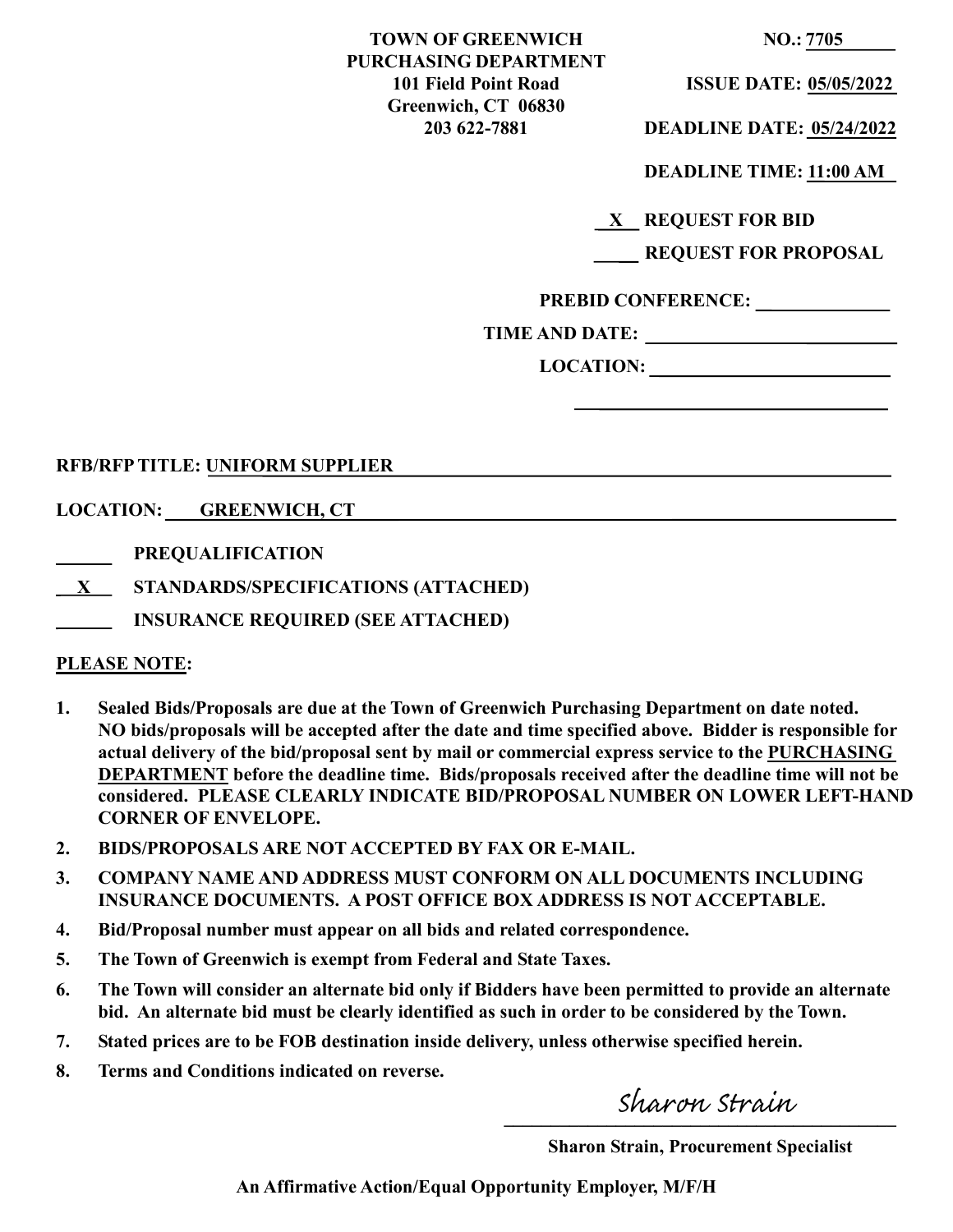#### **Terms and Conditions**

Bidders shall familiarize themselves with all provisions of the specifications and shall not at any time after sub mitting bid, dispute any of the specifications or assert that there was any misunderstanding in regard to the **f ur ni shi ng and del i ver i ng of t he i t ems cal l ed f or i n t he pr oposal .**

The Town of Greenwich reserves the right to issue addenda as needed on bids/proposals.

The Town of Greenwich reserves the right to reject any and all bids not deemed to be in the best interest of the Town of Greenwich, or to accept that bid which appears to be in the best interest of the Town of Greenwich. The Town of Greenwich reserves the right to waive any informalities in or reject any or all bids, or any part of any **bi d.**

References to a particul ar trade name or manufacturer's catal og or model number are made for descriptive pur poses to guide the Bidder in interpreting the requirements of the Town of Greenwich. They should not be construed as, nor are they intended to exclude proposals on other types of materials, equipment and supplies. However, the Bidder, if awarded a contract will be required to furnish the particular item referred to in the specification or description unless a departure or substitution is clearly noted and described in the proposal.

Respondents shall provide one proposal and Bidders one bid price for each specified required line item with no **mor e t han one t ot al l ump sum bi d, unl ess al l owed t o do ot her wi se by t he sol i ci t at i on. Respondent s shal l pr ovi de no mor e t han one bi d r epl y unl ess al l owed by t he sol i ci t at i on. Bi dder s shal l not i ncl ude i n t hei r pr i ces any Feder al or St at e t axes f r om whi ch t he Town of Gr eenwi ch i s exempt .**

The successful Bidder/s shall indermify the Town of Greenwich against all losses, claims, actions and judgments **br ought or r ecover ed agai nst t he cont r act or or t he Town of Gr eenwi ch. Any r espondent t hat t akes except i on t o t he i nsur ance r equi r ement s set f or t h by t he Town of Gr eenwi ch Ri sk Manager shal l be deemed unr esponsi ve.**

**No pr oposal shal l be r ecei ved f r om, or cont r act awar ded t o, any per son, f i r m or cor por at i on who i s i n def aul t or i n debt t o t he Town of Gr eenwi ch f or non- per f or mance of any cont r act , or who i s a def aul t er as sur et y or ot her wi se f r om any obl i gat i on t o t he Town of Gr eenwi ch.**

**Bi ds must be si gned i n i nk by t he vendor . No bi ds shal l be made i n penci l . Any bi ds showi ng any er asur es or al t er at i ons must be i ni t i al ed by t he Bi dder i n i nk. Fai l ur e t o si gn and gi ve al l i nf or mat i on r equest ed i n t he pr oposal may r esul t i n t he bi d bei ng r ej ect ed.**

Quantities as listed on the bid sheets are estimated for bidding purposes only. Award of contract shall be for the quantities actually ordered as needed during the contract period. However, the Town of Greenwich reserves **t he r i ght t o i ncr ease or decr ease t he quant i t i es by 10%.**

Unit prices quoted shall be net exclusive of all taxes, and must include all transportation, delivery and unl oading costs; fully prepaid F. Q. B. destination in place inside delivery. Debris, if any, removed.

**The Town of Gr eenwi ch r eser ves t he r i ght t o make awar ds on an i t em by i t em, t ot al or l ump sum basi s. Wher e an**  award is made on an item by item basis, the unit price prevails. The Town reserves the right to make award in **best i nt er est of i t s own oper at i on. Al l awar ds ar e cont i ngent upon cer t i f i cat i on by t he Town Compt r ol l er t hat f unds ar e avai l abl e i n appr opr i at e account s.**

It is understood that prices shall hold firm and prevail for the actual quantities required or ordered as needed during the life of the contract whether more or less than estimated quantities. Unit prices shall not be **subj ect t o any i ncr ease dur i ng t he l i f e of t he cont r act .**

All deliveries are to be made within the time period specified in the bid proposal upon receipt of written **pur chase or der or aut hor i zed ver bal r equest s except as may be ot her wi se ar r anged by Suppl i er and Pur chaser . Recei pt of cont r act i s not aut hor i t y t o shi p. Emer gency del i ver i es ar e t o be made wi t hi n t went y- f our ( 24) hour s f r om r ecei pt of a t el ephone r equest f r om t he Town of Gr eenwi ch. Al l del i ver i es ar e t o be made on busi ness weekdays bet ween t he hour s of 9: 00 A. M. and 4: 00 P. M. except as may be ot her wi se ar r anged by t he Suppl i er and Pur chaser .**

In the event deliveries are not made as specified to a Town delivery point, the Town of Greenwich shall reserve **t he r i ght t o pur chase any such bi d i t em on t he open mar ket and t o char ge any i ncr ease i n pr i ce pai d over t he cur r ent cont r act pr i ce t o t he account of t he vendor .**

**Al l bi ds wi l l be awar ded or r ej ect ed wi t hi n si xt y ( 60) days of bi d openi ng dat e or f or t he st at ed per i od of val i di t y, i f di f f er ent . Ther ef or e, Bi dder agr ees t hat pr i ces wi l l r emai n f i r m f or accept ance f or t hat per i od.**

Ter ms of payment to the Contractor shall be net/30 days after receipt of invoice and acceptance and approval of **t he ser vi ces by t he Town of Gr eenwi ch.**

**The cont r act or wi l l not di scr i mi nat e agai nst any empl oyee or appl i cant f or empl oyment because of r ace, r el i gi on,**  color, sex or national origin. The contractor, however, will take affirmative action to insure that minority gr oup members are employed and are not discriminated against during employment. Such actions shall include, but **not be l i mi t ed t o t he f ol l owi ng: empl oyment , upgr adi ng, demot i on or t r ansf er ; r ecr ui t ment or r ecr ui t ment adver t i si ng; l ayof f or t er mi nat i on; r at es of pay or ot her f or ms of compensat i on; and sel ect i on of t r ai ni ng, i ncl udi ng appr ent i ceshi p.**

The contractor will, in all solicitations or advertisements for employees placed by or on behalf of the **cont r act or , st at e t hat al l qual i f i ed appl i cant s wi l l r ecei ve consi der at i on f or empl oyment wi t hout r egar d t o**  race, religion, color, sex or national origin. The contractor will send to each labor union or representative of workers with which he has a collective bargaining agreement or other contract of understanding, a notice **in advi si ng t he l abor uni on or wor ker ' s r epr esent at i ve of t he cont r act or s' commi t ment s under t hi s speci f i cat i on and under r ul es, r egul at i ons and or der s pr omul gat ed by t he St at e.**

**"Af f i r mat i ve Act i on" means pr ocedur es whi ch est abl i sh hi r i ng and empl oyment goal s, t i met abl es, and pr act i ces t o**  be implemented, with good faith efforts, for minority group members.

"Mi nority Group Members" as identified in EEO-4 reports shall mean Black, Hispanic, Asian or Pacific Islanders, **Amer i can I ndi an, and Al askan Nat i ves.**

**The cont r act or or subcont r act or of f er s and agr ees t o assi gn t o t he publ i c pur chasi ng body al l r i ght , t i t l e and**  interest in and to all causes of action it may have under Section 4 of the Clayton Act, 15 U.S.C. Section 15, or **under Chapt er 624 of t he Gener al St at ut es of Connect i cut , ar i si ng out of t he pur chase of ser vi ces, pr oper t y or**  intangibles of any kind pursuant to a public purchase contract or subcontract. This assignment shall be made **and become ef f ect i ve at t he t i me t he publ i c pur chasi ng body awar ds or accept s such cont r act , wi t hout f ur t her acknowl edgment by t he par t i es.**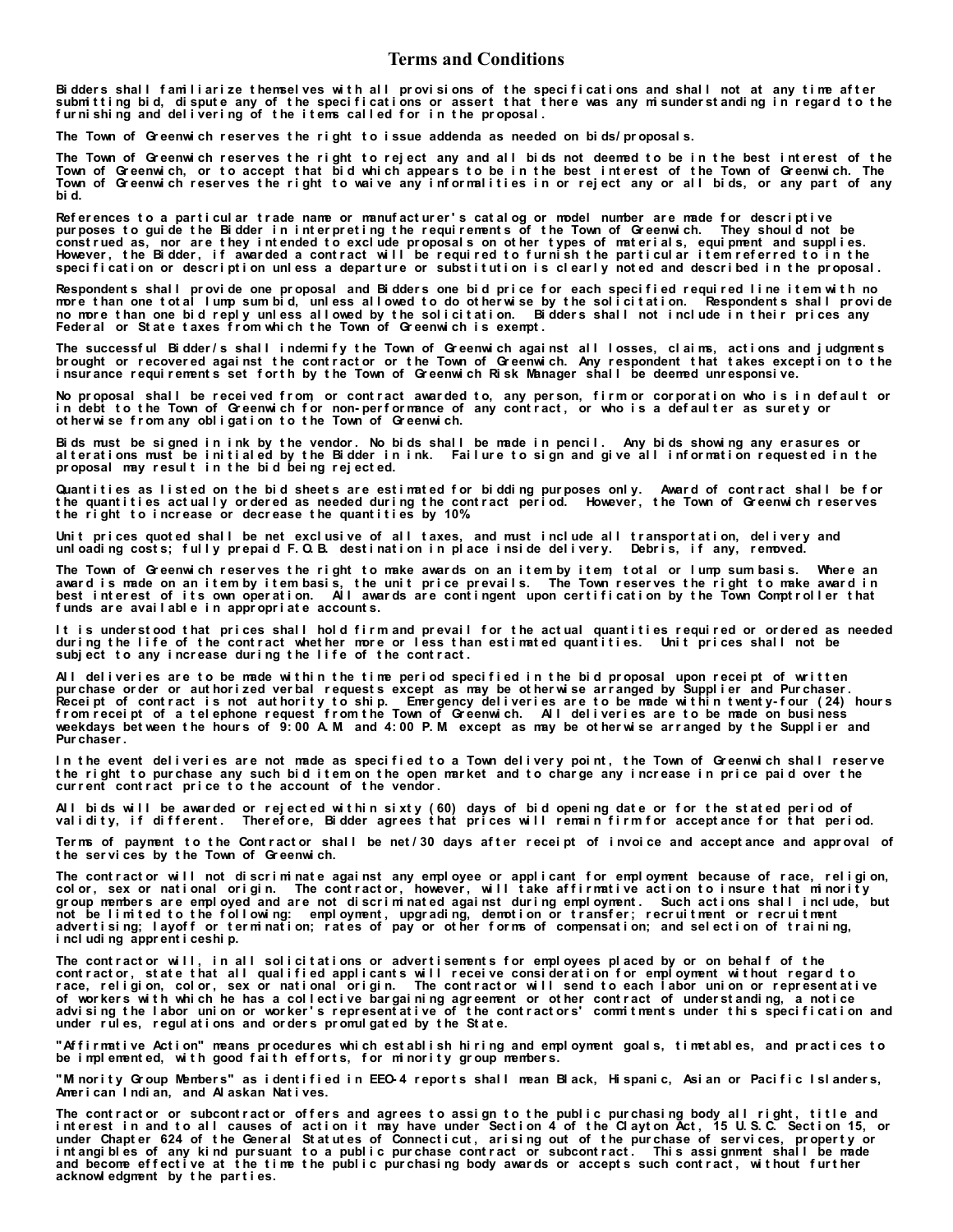# **REQUEST FOR BID #7705 DEADLINE: 5/24/2022 AT 11:00 AM**

# **BACKGROUND**

#### **UNIFORM SUPPLIER**

The Town of Greenwich Purchasing Department, on behalf of the Department of Public Works (DPW), is seeking bids for the supply of uniforms for its employees. Based on the terms of various union contracts, the Town offers an annual uniform allotment to approximately 150 DPW employees.

The Commodity Award may be utilized by other Departments such as the Board of Education, Parks & Recreation, Parking Services, as well as the Fleet Department. Only Department of Public Works quantities are reflected on the Reply Sheets. Bidders should note that the Departments engaging the Commodity Award have collectively averaged \$80,000 annually over the last three calendar years.

## **BIDDER'S REPLY**

Bidders are to respond to this Request for Bid by completing the attached Reply Sheets. Bidders shall indicate their pricing and all other required information on the Reply Sheets. The pricing on the Reply Sheets shall be complete and shall include the costs of all shipping, delivery, installation, labor, insurance, certificates, permits, and/or other prices pertaining to this Award.

# **PACKAGING**

Each bid must be sealed to provide confidentiality of the information prior to the submission date and time. Please note the **RFB #** on the outside of the package. The Town will not be responsible for the premature opening of bids that are not properly labeled.

#### **DELIVERY OF BIDS**

Bids shall be delivered via USPS or commercial delivery service (UPS, FedEx etc.) to the Town of Greenwich Purchasing Department, First Floor, Town Hall, 101 Field Point Road, Greenwich, CT 06830 by:

# **11:00 AM on Tuesday, May 24th, 2022**

*The Purchasing Department is accepting hand delivered bids.* Bids received after the deadline will not be accepted and will be returned unopened to the Bidder. The Reply Sheets must be completed and returned with the bid in a sealed envelope. Please clearly indicate **RFB #7705** on the lower left-hand corner of the envelope.

#### **ISSUANCE OF ADDENDA**

The Town of Greenwich reserves the right to amend this solicitation by addenda. Addenda will be posted to the Town's website [\(www.greenwichct.gov/bids\)](http://www.greenwichct.gov/bids) up to 48 hours in advance of the deadline. **It is the responsibility of the Bidder to check the Town's website for addenda, the Town will not provide notification.** If in the Town's opinion revisions are of such a magnitude,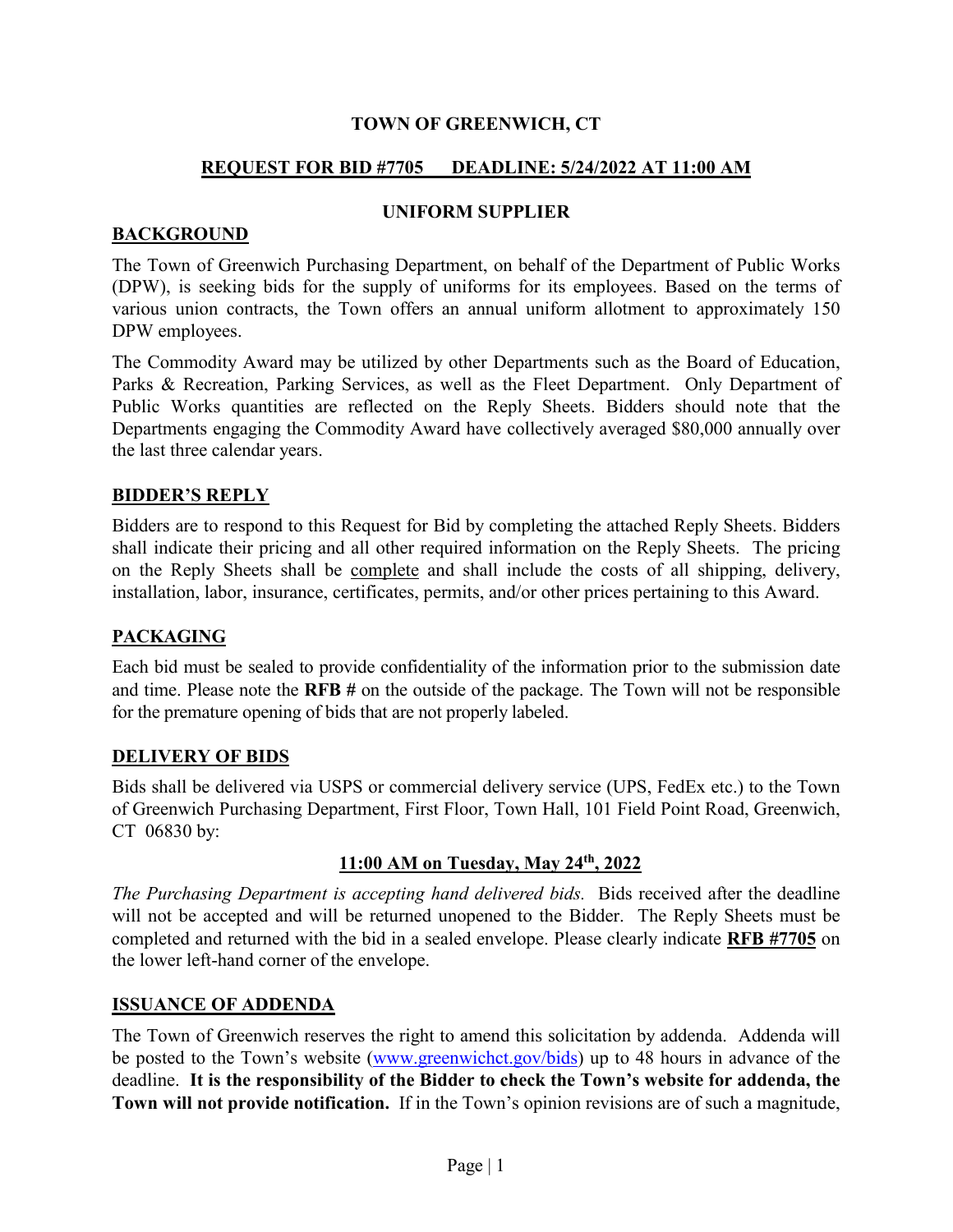the deadline for this solicitation may be extended in an addendum. In addition, addenda can change Specifications, Reply Sheets, and times/dates for Pre-Bid Conferences, as well as deadlines for questions and submissions.

# **PRICE GUARANTEE / DURATION OF BID**

Bids will remain in effect for a minimum of ninety (90) days from the deadline for submission of the bid.

# **BID COSTS**

The Bidder shall be responsible for all costs incurred in the development and submission of their bid. The Town assumes no contractual obligation as a result of the issuance of this RFB, the preparation or submission of a bid by a Bidder, or the evaluation of an accepted bid. The Town shall not be contractually bound until the Town and the successful Bidder have executed a written Contract for the performance of the work.

# **TAXES**

The Town of Greenwich is exempt from the payment of taxes imposed by the Federal Government and/or State of Connecticut, and such taxes shall not be included in the bid prices.

# **PAYMENTS**

The Town of Greenwich shall make payment net thirty (30) days of receipt of invoice, submittal of documentation, and acceptance of the products and/or services.

# **RESERVATION OF RIGHTS**

The Town of Greenwich reserves the right to reject any and all bids not deemed to be in the best interest of the Town, or to accept that bid which appears to be in the best interest of the Town. The Town reserves the right to waive any and all informalities, or to reject any or all bids or any part of any bid.

# **CANCELLATION OF AWARD/CONTRACT**

If the Vendor fails to perform or observe any material term or condition of the bid or Award/Contract and such failure continues for thirty (30) days after the Vendor's receipt of written notice, the Town of Greenwich may cancel the Award/Contract without liability for cancellation or termination charges.

# **MODIFICATION OR WITHDRAWAL OF BID PRIOR TO DEADLINE**

A Bidder wishing to withdraw a bid prior to the deadline may do so by preparing a formal written request on company letterhead. The person who signs the letter must be the same person who signed the Reply Sheets. The Town will verify that the signature on the letter matches the signature on the Reply Sheets.

The Town will also verify the request to withdraw the bid by calling the Bidder at the telephone number provided on the Reply Sheets.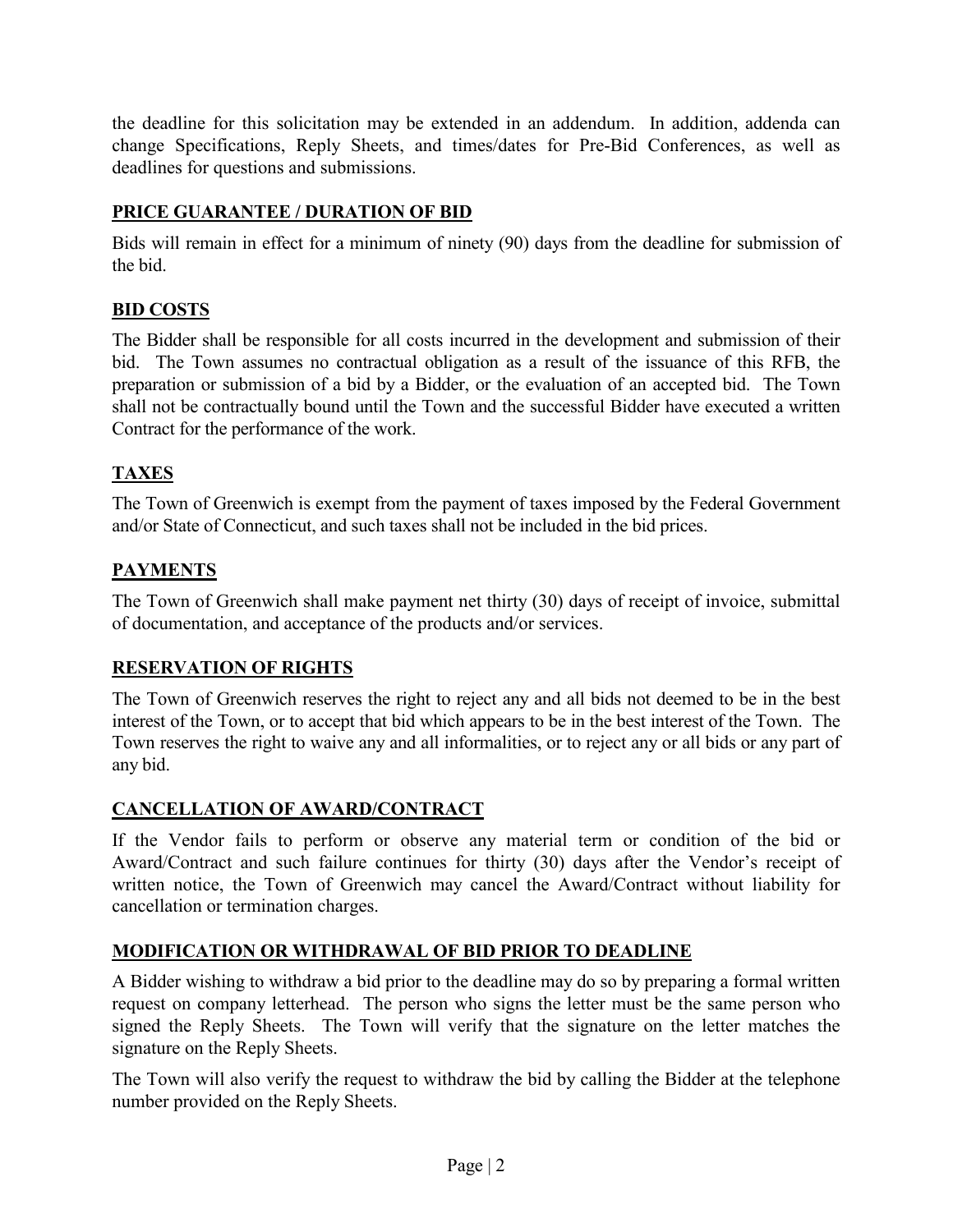After the Town is satisfied that a request to withdraw a bid before the established deadline is valid, the bid will be returned to the Bidder. The Bidder may then withdraw completely from the bidding process or may modify the bid and resubmit before the deadline.

# **MODIFICATION OR WITHDRAWAL OF BID AFTER DEADLINE**

If a bid security is required and a Bidder does not honor their bid for the specified time, the bid check shall become the property of the Town; or, if a Bid Bond was furnished, the Bid Bond shall become payable to the Town.

After the deadline, the submitted bids become the property of the Town and are valid offers to be honored by the Bidder for ninety (90) days or longer, as specified in the Request for Bid.

Bidders who do not honor their bids for the ninety (90) days (or as specified) period, shall be disqualified.

# **PERMITS**

If applicable, the Contractor shall ascertain any permits required to perform the service as described in the Specifications. All required permits shall be obtained and paid for by the Contractor unless otherwise specified in the Request for Bid. Various permits may be obtained at the Building Department, Town Hall, 101 Field Point Road, Greenwich, CT 06830.

# **FEDERAL, STATE, AND LOCAL LAWS**

The Bidder shall acknowledge and agree that, should it be awarded the Contract, it shall be solely responsible for strict compliance with all Federal, State, and local statutes, laws, codes, rules, regulations and ordinances, and for the procurement and maintenance of all necessary licenses and permits relating to this project.

# **APPLICABLE LAW**

The laws of the State of Connecticut shall govern this Contract and any and all litigation related to this Contract. In the event of litigation related to this Contract, the exclusive forum shall be the State of Connecticut and the exclusive venue for such litigation shall be the Judicial District for Stamford/Norwalk at Stamford.

# **CONFIDENTIALITY/DISCLOSURE**

"Contractor" refers to all Bidders/Respondents submitting a bid/proposal.

The Town will afford due regard to the Contractor's request for the protection of proprietary or confidential information received. However, all materials associated with the Bid/Proposal and the Contract are subject to the terms of the Connecticut Freedom of Information Act ("FOIA") and all corresponding rules, regulations and interpretations. In making such a request, the Contractor may not state generally that the materials are proprietary or confidential in nature and therefore not subject to release to third parties. The specific sentences, paragraphs, pages or sections that the Contractor believes are exempt from disclosure under FOIA must be specifically identified as such. An explanation and rationale to justify each exemption consistent with FOIA must accompany the request. The rationale and explanation must be stated in terms of the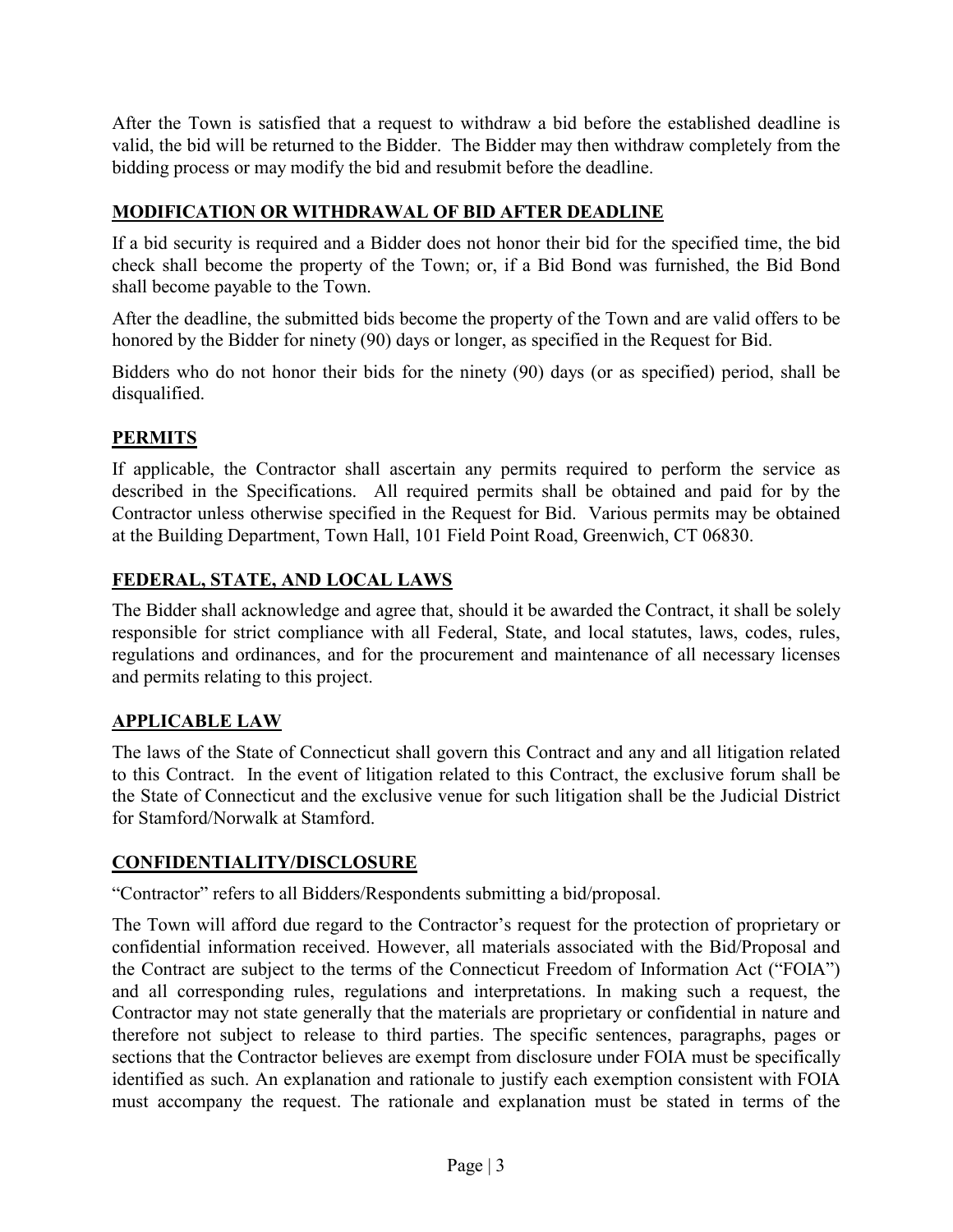prospective harm to the competitive position of the Contractor that would result if the identified material were to be released and the reasons why the materials are legally exempt from release pursuant to FOIA.

If the Contractor indicates that certain documentation is submitted in confidence, by specifically and clearly marking said documentation as CONFIDENTIAL, the Town will endeavor to keep said information confidential to the extent permitted by law. The Town, however, shall have no obligation to initiate, prosecute or defend any information that is sought pursuant to a FOIA request. The Contractor shall have the burden of establishing the availability of any FOIA exemption in any proceeding where it is an issue. In no event shall the Town, or any representative of the Town, be liable for the disclosure of any documents or information in its possession which the Town believes are required to be disclosed pursuant to FOIA or other requirements as mandated by policy/law.

Additionally, as per Section 1-210(b) of FOIA – Nothing in the Freedom of Information Act shall be construed to require the disclosure of:

(24) Responses to any request for proposals or bid solicitation issued by a public agency, responses by a public agency to any request for proposals or bid solicitation issued by a private entity or any record or file made by a public agency in connection with the contract award process, until such contract is executed or negotiations for the award of such contract have ended, whichever occurs earlier, provided the chief executive officer of such public agency certifies that the public interest in the disclosure of such responses, record or file is outweighed by the public interest in the confidentiality of such responses, record or file.

# **ISSUING AUTHORITY**

Ms. Sharon Strain, Procurement Specialist, has been designated to be responsible for the conduct of this procurement. Any inquiries or requests regarding this procurement must be submitted in writing to Ms. Strain to the address below **by 11:00 AM on Thursday, May 12th, 2022:**

> Town of Greenwich Purchasing Department 101 Field Point Road Greenwich, CT 06830

Email: Sharon.Strain@greenwichct.org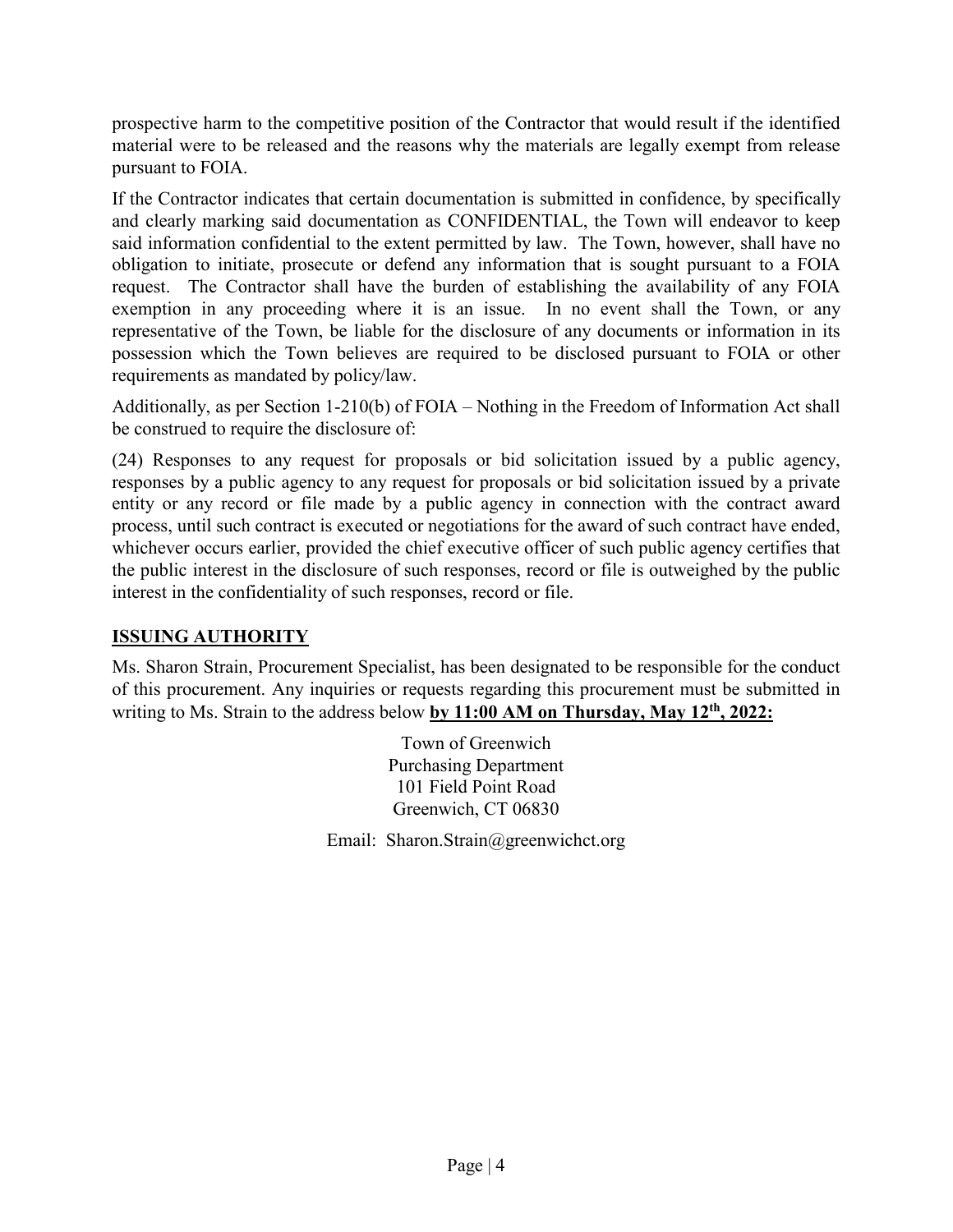# **SPECIFICATIONS**

#### **Annual Uniform Process:**

DPW centralizes the ordering and distribution of uniforms to add efficiency and cost effectiveness to the program. The orders are reviewed and compiled by DPW and are submitted over to the vendor either manually or electronically. Items are confirmed by the Department prior to distribution. The Awarded Vendor is expected to fulfill orders submitted on or around July  $30<sup>th</sup>$ , no later than October  $1<sup>st</sup>$ .

#### **Embroidery:**

All clothing must be either embroidered with the DPW logo, with the letters "DPW" or "DPW" silk screened onto the items (i.e., waterproof jackets). **Prior to the award, the Bidder will be required to submit a sample of the embroidery of the DPW logo as well as the DPW silkscreen.**

Logo 1: Embroidery is white. See attached **Exhibit A** for size and stich count.



Logo 2: Embroidery is black. See attached **Exhibit B** for size & stitch count.



Logo 3: Silkscreened on back of garments that are waterproof – **BLACK**. 3.5" height x 8" length. **No Exhibit**

# DPW

Logo 4: Embroidery is **WHITE**. Font: Arial Black Bold. See attached **Exhibit C** for size & stitch count.

#### DPW

## **Product Specifications: All Bidders shall be able to supply and embroider/silkscreen all garments as listed.**

The Awarded Vendor shall supply the 'base' garment in all categories. The Bidders shall provide pricing for manufacturers as specified. If a manufacturer is not specified, the Bidder shall disclose the manufacturer they intend to purchase from for each item.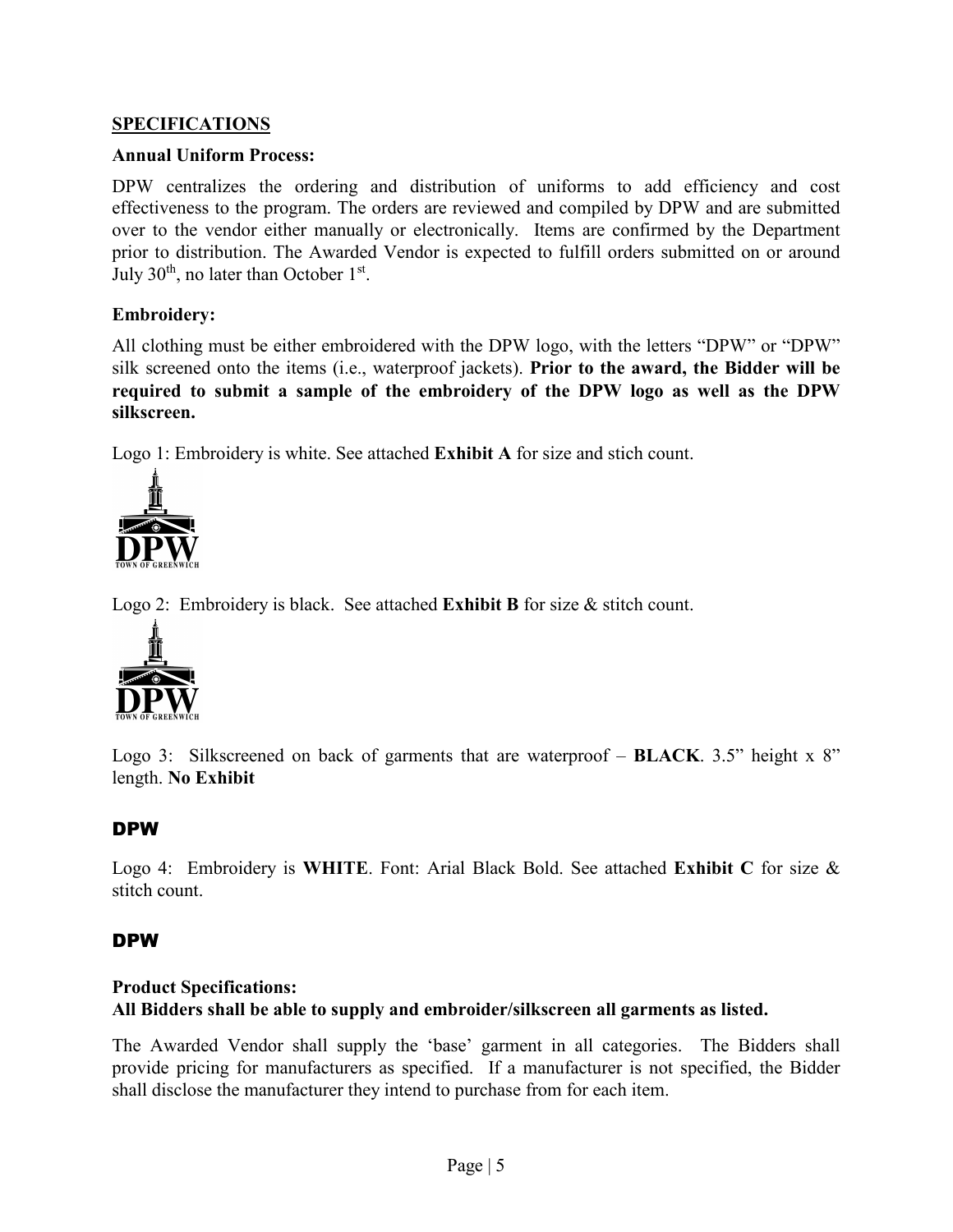The Bidder shall be able to hem all pants to order with a sewn hem.

The Awarded Vendor shall provide at a minimum the following items:

- 1. Carpenter Pants: Heavy-duty 14oz. 100% stonewashed denim with triple-stitched seams hammer loops & tool pockets, brass rivets at stress points, and heavy-duty brass zipper. **No Logo**
- 2. Carpenter Pants with Double Reinforced Knees: 15-ounce 100% cotton double front knees with cleanout, multiple tool & utility pockets, left leg hammer loop, sits at the waist, straight leg. **No Logo**
- 3. Twill Pants: 65% polyester & 35% cotton fabric blend. Flat front, four pockets (2 front, 2 back) with zip fly front and button, belt loops. **No Logo**
- 4. Poplin Work Shirts: Long & Short Sleeve 65/35 poly/cotton blend with two button-thru front pockets, hex-style, bartacked pencil stall on left pocket, and six-button placket. **Logo #1**
- 5. Thermal Underwear: 50/50 cotton/poly blend in a circular knit pattern. Long sleeve crew neck tops and bottoms. **No Logo**
- 6. Thermal Lined hooded zip sweatshirts: 82/20 Cotton/poly blend with large front pockets, a full zipper front & attached hood. Must be available in Grey and Safety Yellow. **Logo #2**
- 7. Crewneck sweatshirts: 50/50 cotton/poly blend. Rib-knit cuffs, collar & hem. Must be available in Safety Yellow **(Logo #2)** & Navy Blue (**Logo #1).**
- 8. Pocket T-shirts: 50/50 cotton/poly blend with two needle stitching on sleeves, neck & hem. Must be available in Red, Safety Yellow **(Logo #2)** & Navy Blue (**Logo #1).**
- 9. Turtleneck: 60/40 cotton/poly blend with two needle stitching on hem, stain/fade resistant, wrinkle free, spandex rib knit collar & cuffs. Black only. **Logo #4**
- 10. Long Sleeve Henley: 100% cotton with 3 button placket and front pocket, tagless. **Logo #2**
- 11. Nylon Windbreaker (aka Year-Round Protector): Outer shell 100% polyester 150 Denier PU coated with sealed seams for waterproofing, lined with 100% nylon brushed tricot, 4.6oz. snap front closures, meets ANSI/ISEA 107-2010 Class 3 Standards, 2" Silver/Grey reflective tape, self-lay down collar, heavy-duty lined pockets. The hood shall be wind and waterproof with a drawstring concealed in the collar with a Velcro closure. Safety Yellow only. **Logo #3**
- 12. Coaches Jacket: Lined coaches jacket. Snap front and side pockets. Forest Green only. **Logo #1**
- 13. Heavyweight Parka: Must be ANSI/ISEA 107 Class 3 certified. Waterproof, snap-off hood, drawstring waist with toggles, storm flap, 2-way zipper, hand warmer pocket, bellow pockets, reflective tape. **Logo #3**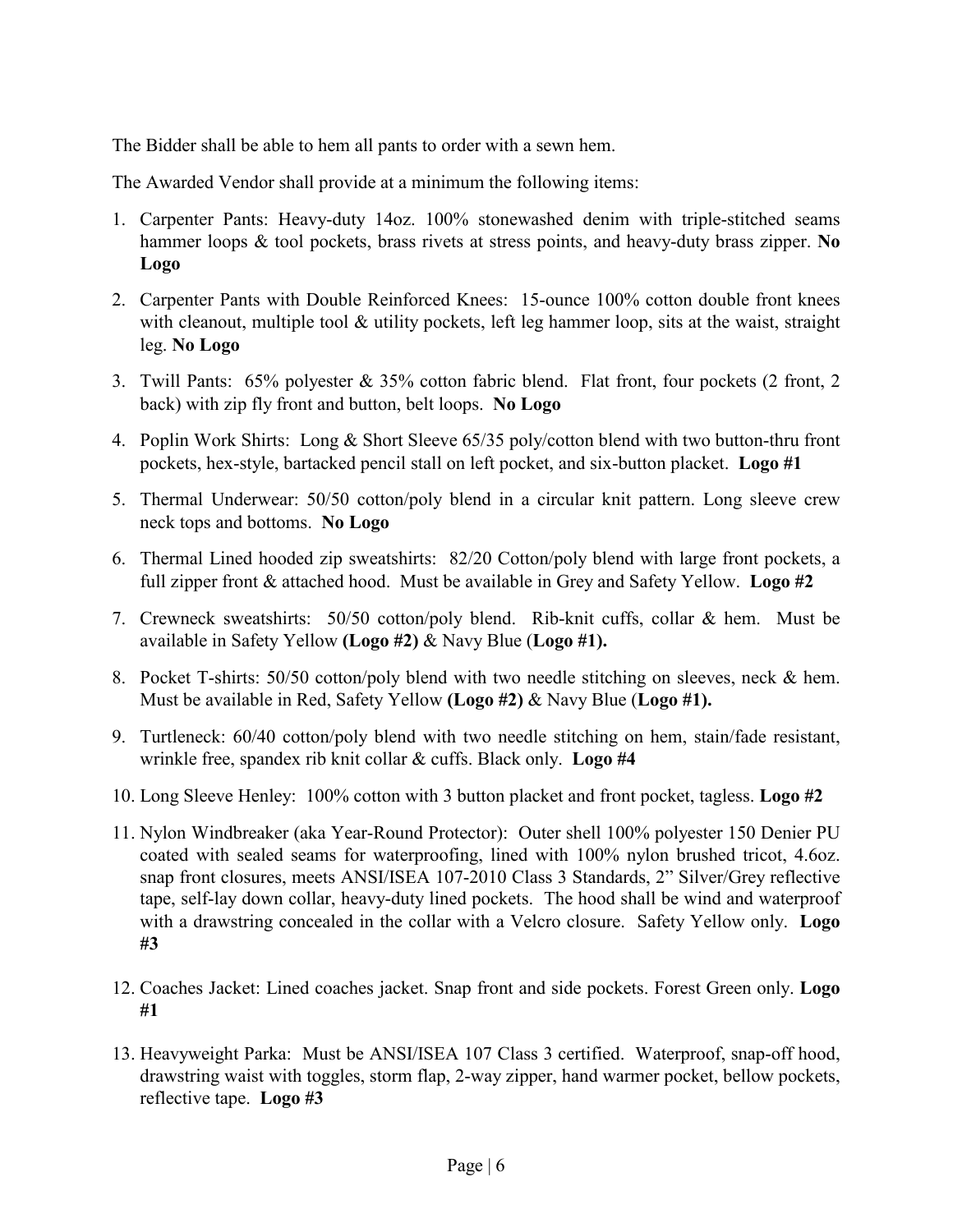- 14. Carhartt Artic Coat: Brown **Logo #1**
- 15. Ocumonix Oculux Safety Bomber Jacket: Black collar, cuffs, and waistband, rollaway hood, reflective tape. Inside pocket along with chest radio pocket and 2 lower front pockets. **Logo #2**
- 16. Men's Zip Fleece Jacket: 10.5 oz. heavyweight 100% spun polyester anti-pilling Panda Fleece. Two front pockets with zippers, full zipper front, and elastic waistband & cuffs. **Logo #1**
- 17. Women's Zip Fleece Jacket: 100% polyester that is specially finished to prevent pilling. Fleece chin guard, concealed brushed tricot-lined lower pockets. Full front zipper. **Logo #1**
- 18. Zip Fleece Vest: Must offer men's & women's styles. 100% polyester that is specially finished to prevent pilling. Fleece chin guard, concealed brushed tricot-lined lower pockets. Full front zipper. Black only. **Logo #1**
- 19. 3-Season Jacket: Windproof/water-resistant nylon, fully lined with heavyweight 11.5 oz. anti-pilling fleece. Full cut, 2 front pockets with zippers and one inner right chest pocket with zipper. The seams are double stitched. **Logo #1**
- 20. Carhartt Insulated Coverall: Brown & Black. **Logo #1**
- 21. Uninsulated Coverall: Bi-swing back, elastic inserts at waist, chest pocket, large bartacked back pockets. Heavy-duty, two-way front brass zipper with concealed snaps at neck & waist. Ruler/tool pocket on right leg. **Logo #1**
- 22. Carhartt Bib Overall: **No Logo**
- 23. Blended Pique Polo Shirt: 60/40 cotton/poly blend with knit collar and rib-knit cuffs. Variety of colors must include Safety Yellow. **Logo #2 Safety Yellow only all others Logo #1.**
- 24. Men's Twill Shirts: 6 oz cotton twill. Must be available in long and short sleeve & tall. Full shirt-tail, button-down collar, two-button cuff, yoke back, and chest pocket. **Logo #1**
- 25. Women's Twill Shirts: 4.5 oz 55/44 cotton/poly blend. Must be available in long or short sleeves. No front pocket, button placket. Same color availability as men's. **Logo #1**
- 26. Men's Birdseye Hi-Viz Black bottom T-shirt. ANSI Class 2 2" Silver reflective tape, 100% ANSI Wicking Birdseye, 3.8 oz. fabric weight, Black bottom front, pocket: 1 left chest. **Logo #3**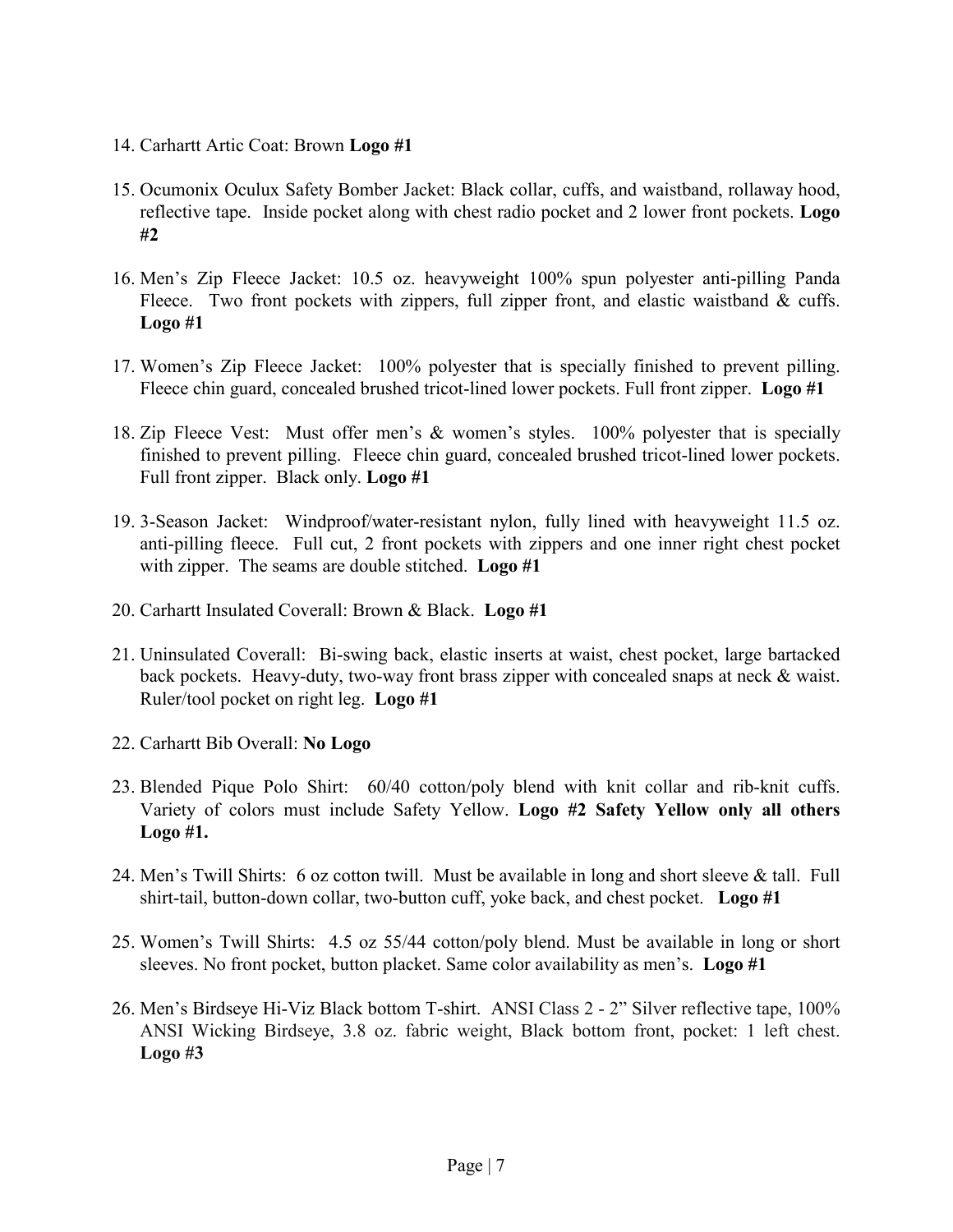# **Returns:**

The Town shall be able to return items that have not been embroidered or altered for size. Additionally, errors that are found upon receipt to be the fault of the Awarded Vendor shall be corrected at no cost to the Town.

#### **Submittals:**

The Bidder shall provide with the bid a written description, manufacturer's brand name, and pictures of all clothing that will be available for sale under this Commodity Award. The Bidder must provide pricing for each item.

#### **Alternative Products:**

The Bidder may provide additional pricing for alternative or additional items along with an explanation of why the product should be considered by the Town.

#### **Hemming:**

The Bidder shall not substitute pant sizes without first discussing the substitutions with the ordering authority. The Bidder shall provide hemming at no additional cost to the Town for pants to ensure correct lengths are provided.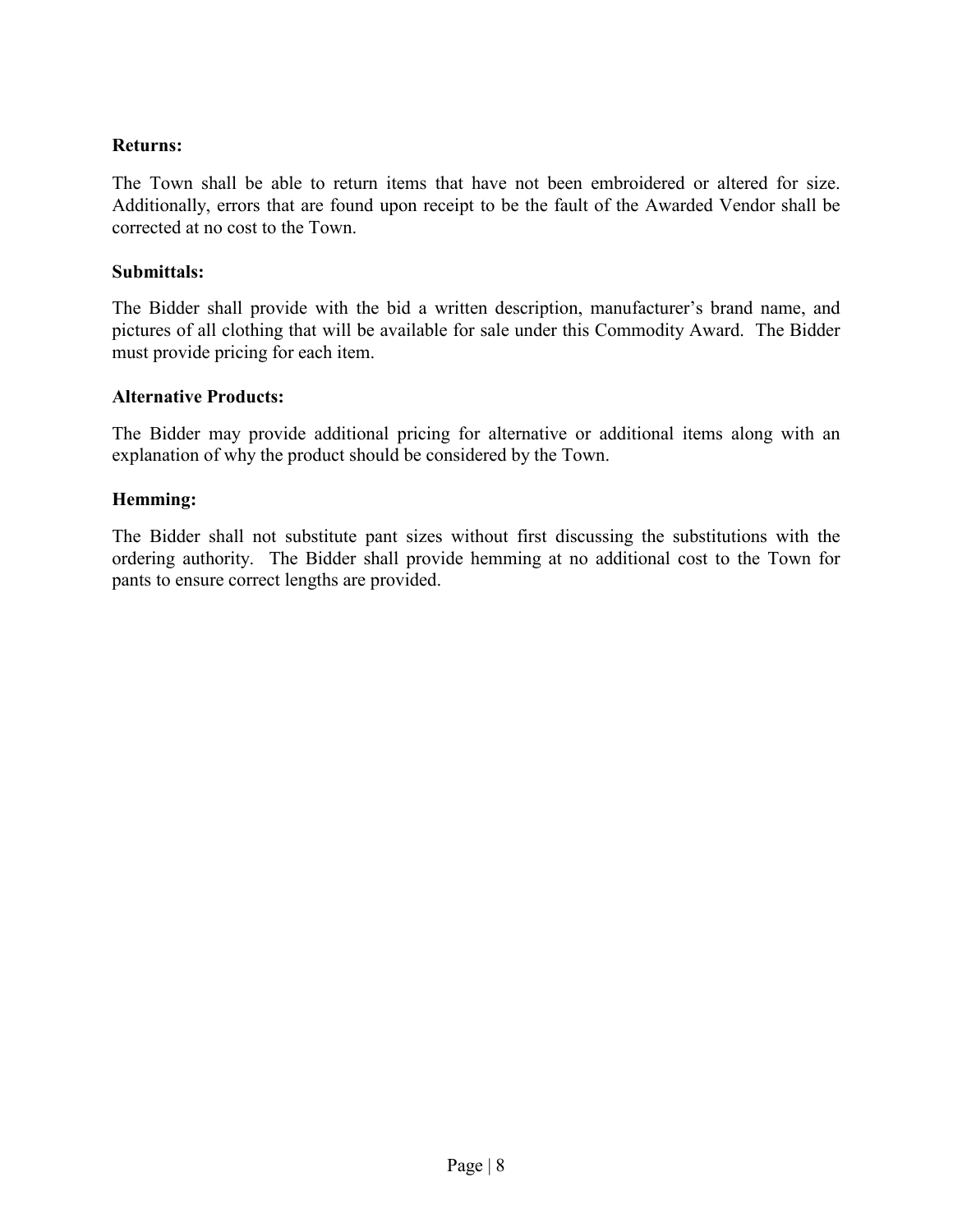# **TOWN OF GREENWICH, CT REQUEST FOR BID #7705 DEADLINE: 5/24/2022 AT 11:00 AM**

# **UNIFORM SUPPLIER**

# **Reply Sheet (Page 1 of 6)**

#### **Minimum Requirements**

The Bidder shall provide answers to each of the questions below.

**Question #1**: Does the Bidder have the capability and capacity to meet all the requirements specified in this RFB?

**Answer #1:** YES NO

**Question #2**: How will the Bidder accept orders from the Town for processing?

**Answer #2:**  $\blacksquare$ 

**Question #3**: Will the Town have a dedicated sales person & customer service representative to handle their account?

**Answer #3:** YES NO

**Question #4**: Will the Bidder be able to invoice the Town by Department/Division/Sub Location?

**Answer #4:** YES NO

**Question #5**: How are shipping charges determined?

Answer #5:

**Question #6:** Can the Bidder provide hemming?

**Answer #6:** YES NO

**Question #7:** What is the minimum number of items required for embroidery?

**Answer #7:**  $\blacksquare$ 

**Question #8:** What is the cost of embroidery for a single item?

**Answer #8:**  $\overline{a}$ 

#### **BIDDER'S COMPANY NAME: \_\_\_\_\_\_\_\_\_\_\_\_\_\_\_\_\_\_\_\_\_\_\_\_\_\_\_\_\_\_\_\_\_\_\_\_\_\_\_\_\_**

**AUTHORIZED SIGNATURE: \_\_\_\_\_\_\_\_\_\_\_\_\_\_\_\_\_\_\_\_\_\_\_\_\_\_\_\_\_\_\_\_\_\_\_\_\_\_\_\_\_\_\_**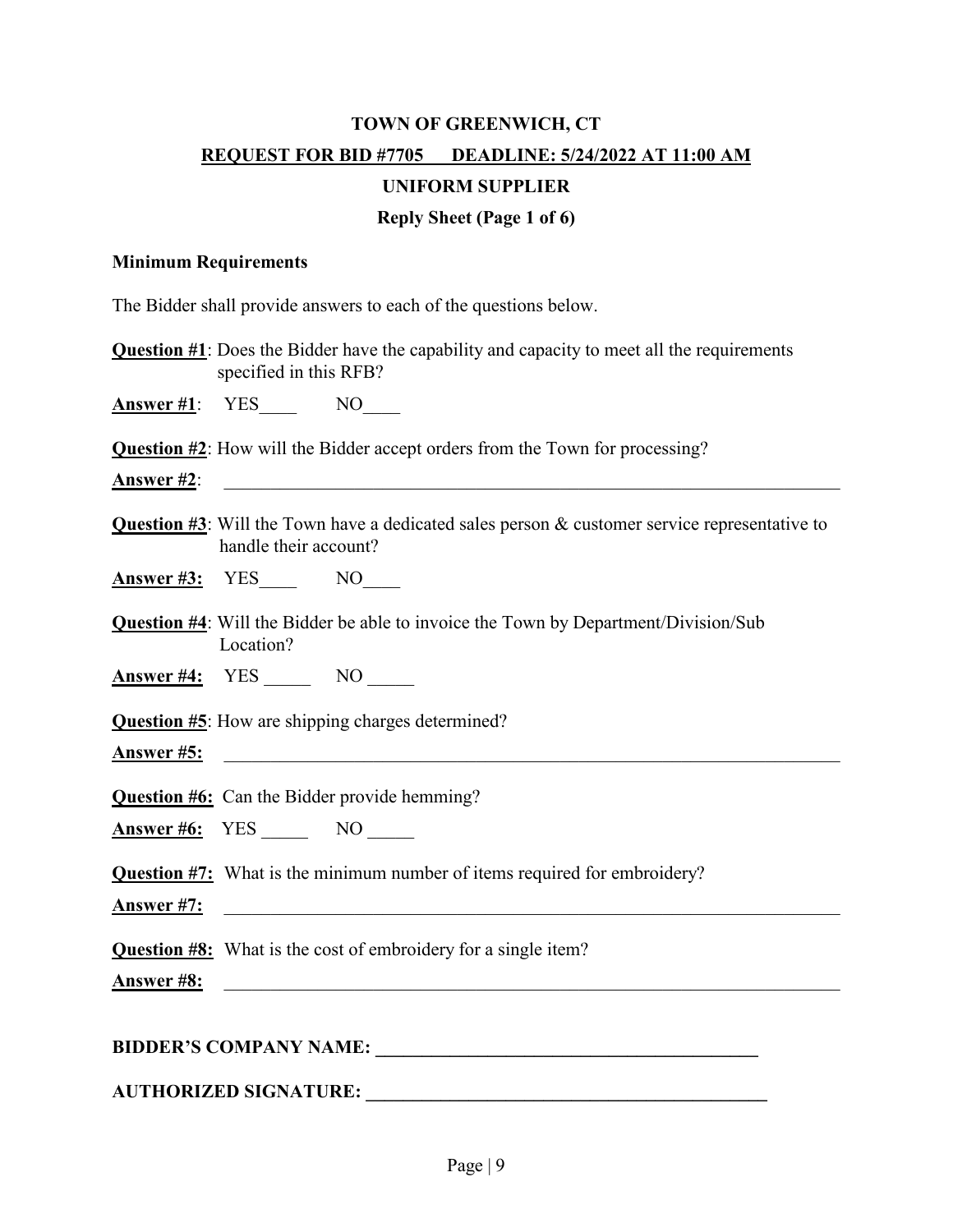#### **REQUEST FOR BID #7705 DEADLINE: 5/24/2022 AT 11:00 AM**

#### **UNIFORM SUPPLIER**

**Reply Sheet (Page 2 of 6)**

#### **Shipping fee shall be included in each "Price Per Item"**

|                | <b>Item</b>                                 | Average<br>Quantity<br>Purchased* | <b>Price Per Item</b>    |
|----------------|---------------------------------------------|-----------------------------------|--------------------------|
| $\mathbf{1}$   | <b>Carpenter Pants</b>                      | 100                               | \$<br>Each               |
| $\overline{2}$ | <b>Carpenter Pants with Reinforced Knee</b> | 20                                | \$<br>Each               |
| 3              | <b>Twill Pants</b>                          | $\overline{7}$                    | \$<br>Each               |
| $\overline{4}$ | Long Sleeve Poplin Work Shirt               | 5                                 | \$<br>Each               |
| 5              | Thermal Underwear (Tops & Bottoms)          | 25                                | \$<br>Each               |
| 6              | Thermal Lined Hooded Zip Sweatshirts        | 25                                | \$<br>Each               |
| 7              | <b>Crewneck Sweatshirts</b>                 | 35                                | \$<br>Each               |
| 8              | Pocket T-shirts:<br><b>ANSI</b><br>Other    | 115                               | \$<br>Each<br>\$<br>Each |
| 9              | Turtleneck                                  | 15                                | \$<br>Each               |
| 10             | Long Sleeve Henley                          | 75                                | \$<br>Each               |
| 11             | Nylon Windbreaker<br><b>ANSI</b>            | 25                                | \$<br>Each               |
| 12             | Coaches Jacket                              | 5                                 | \$<br>Each               |
| 13             | Heavyweight Parka                           | 12                                | \$<br>Each               |
| 14             | <b>Carhartt Artic Coat</b>                  | $\mathbf{1}$                      | \$<br>Each               |
| 15             | Ocumonix – Oculux Safety Bomber Jacket      | 15                                | \$<br>Each               |

*\*These are average purchases made by DPW and do not reflect other Departments that will utilize the Commodity Award. These numbers are not a guarantee in any category that the volume listed will be purchased in any calendar year.* 

## **BIDDER'S COMPANY NAME: \_\_\_\_\_\_\_\_\_\_\_\_\_\_\_\_\_\_\_\_\_\_\_\_\_\_\_\_\_\_\_\_\_\_\_\_\_\_\_\_\_\_\_\_**

## **AUTHORIZED SIGNATURE: \_\_\_\_\_\_\_\_\_\_\_\_\_\_\_\_\_\_\_\_\_\_\_\_\_\_\_\_\_\_\_\_\_\_\_\_\_\_\_\_\_\_\_\_\_**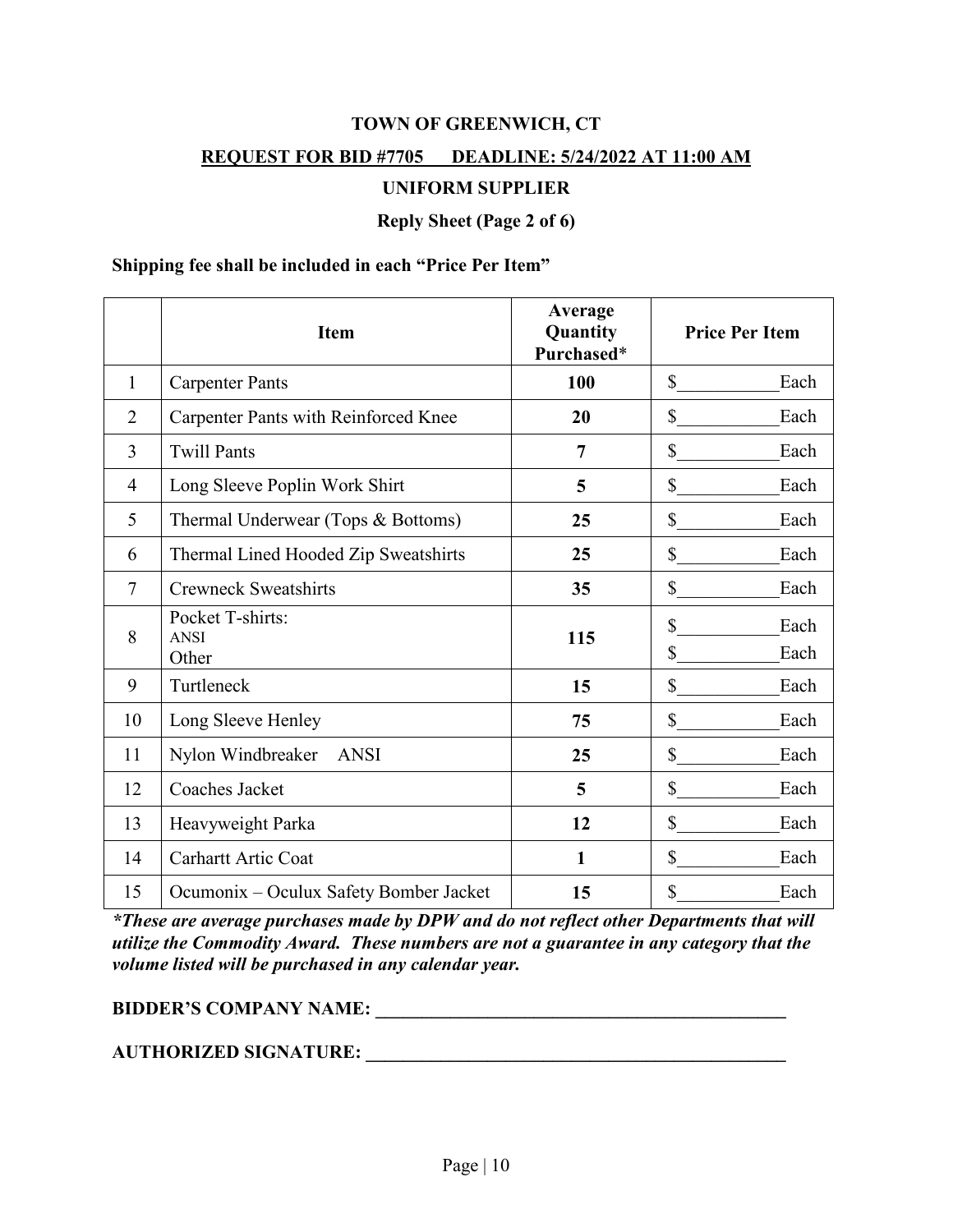#### **REQUEST FOR BID #7705 DEADLINE: 5/24/2022 AT 11:00 AM**

#### **UNIFORM SUPPLIER**

**Reply Sheet (Page 3 of 6)**

#### **Shipping fee shall be included in each "Price Per Item"**

|    | <b>Item</b>                                                 | Average<br>Quantity<br>Purchased* | <b>Price Per Item</b>              |  |
|----|-------------------------------------------------------------|-----------------------------------|------------------------------------|--|
| 16 | Zip Fleece Jacket:<br>Men's                                 | 10                                | $\mathbb{S}$<br>Each               |  |
| 17 | Zip Fleece Jacket:<br>Ladies                                | 10                                | \$<br>Each                         |  |
| 18 | Zip Fleece Vest<br>Men's<br>Ladies                          | 10<br>5                           | \$<br>Each<br>\$<br>Each           |  |
| 19 | 3-Season Jacket                                             | $\overline{2}$                    | \$<br>Each                         |  |
| 20 | <b>Carhartt Insulated Coverall</b>                          | 10                                | $\mathbb{S}$<br>Each               |  |
| 21 | <b>Uninsulated Coverall</b>                                 | 10                                | $\mathbb{S}$<br>Each               |  |
| 22 | <b>Carhartt Bib Overall</b>                                 | 5                                 | \$<br>Each                         |  |
| 23 | Blended Pique Polo Shirt                                    | 20                                | \$<br>Each                         |  |
| 24 | Men's Twill Shirts:<br>Long Sleeve<br><b>Short Sleeve</b>   | 15                                | \$<br>Each<br>$\mathbb{S}$<br>Each |  |
| 25 | Women's Twill Shirts:<br>Long Sleeve<br><b>Short Sleeve</b> | 5                                 | \$<br>Each<br>\$<br>Each           |  |
| 26 | Men's Birdseye Hi-Viz Black bottom T-shirt                  | 90                                | \$<br>Each                         |  |

*\*These are average purchases made by DPW and do not reflect other Departments that will utilize the Commodity Award. These numbers are not a guarantee in any category that the volume listed will be purchased in any calendar year.* 

# **BIDDER'S COMPANY NAME: \_\_\_\_\_\_\_\_\_\_\_\_\_\_\_\_\_\_\_\_\_\_\_\_\_\_\_\_\_\_\_\_\_\_\_\_\_\_\_\_\_**

**AUTHORIZED SIGNATURE: \_\_\_\_\_\_\_\_\_\_\_\_\_\_\_\_\_\_\_\_\_\_\_\_\_\_\_\_\_\_\_\_\_\_\_\_\_\_\_\_\_\_\_\_**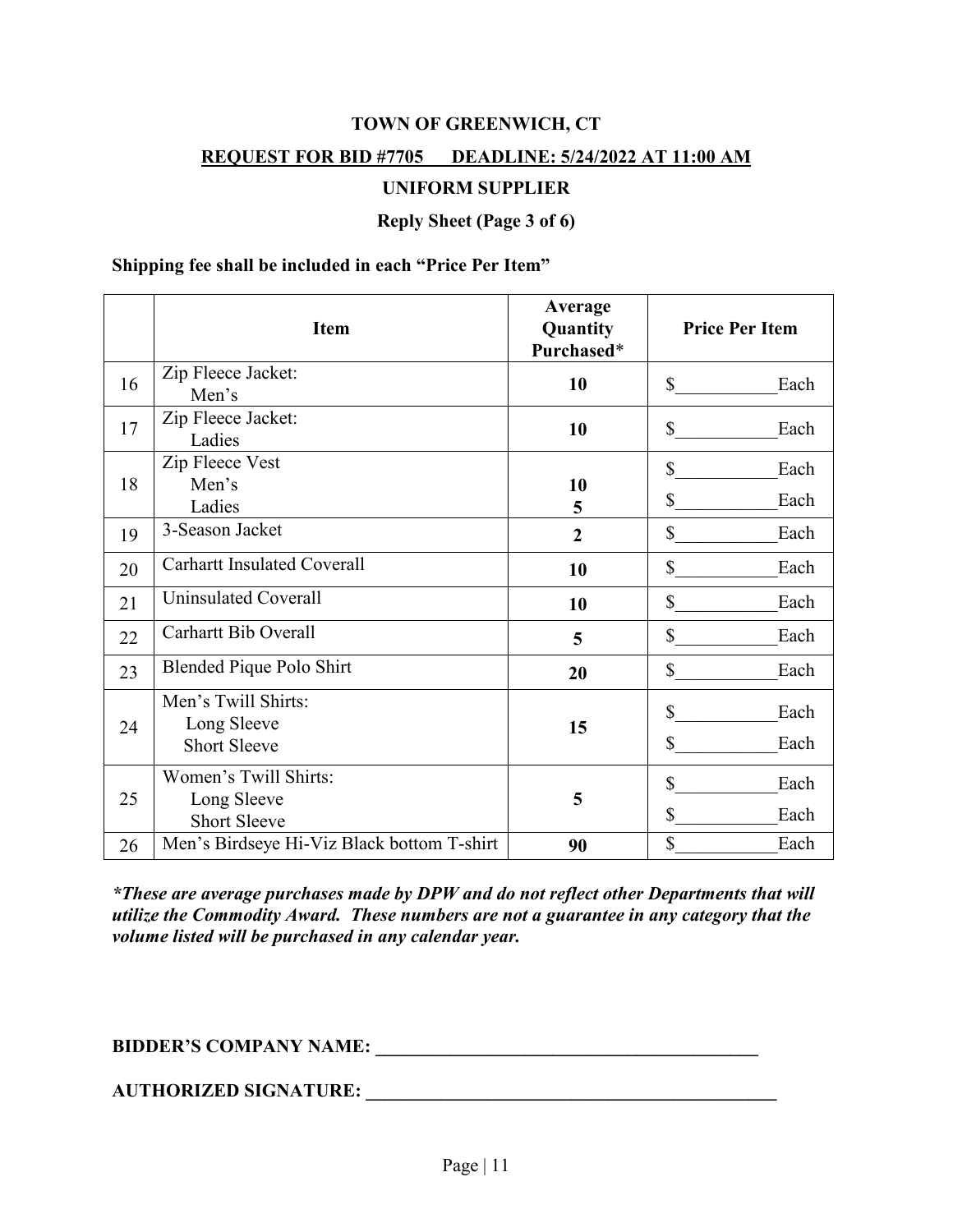## **REQUEST FOR BID #7705 DEADLINE: 5/24/2022 AT 11:00 AM**

## **UNIFORM SUPPLIER**

## **Reply Sheet (Page 4 of 6)**

#### **ADDITIONAL INFORMATION**

The Bidder may add more styles and colors with accompanying pricing following the same format as Reply Sheets Pages 2 and 3:

The Bidder may offer alternative styles within reason and explain why these styles are a better value for the Town and include a sample of said product: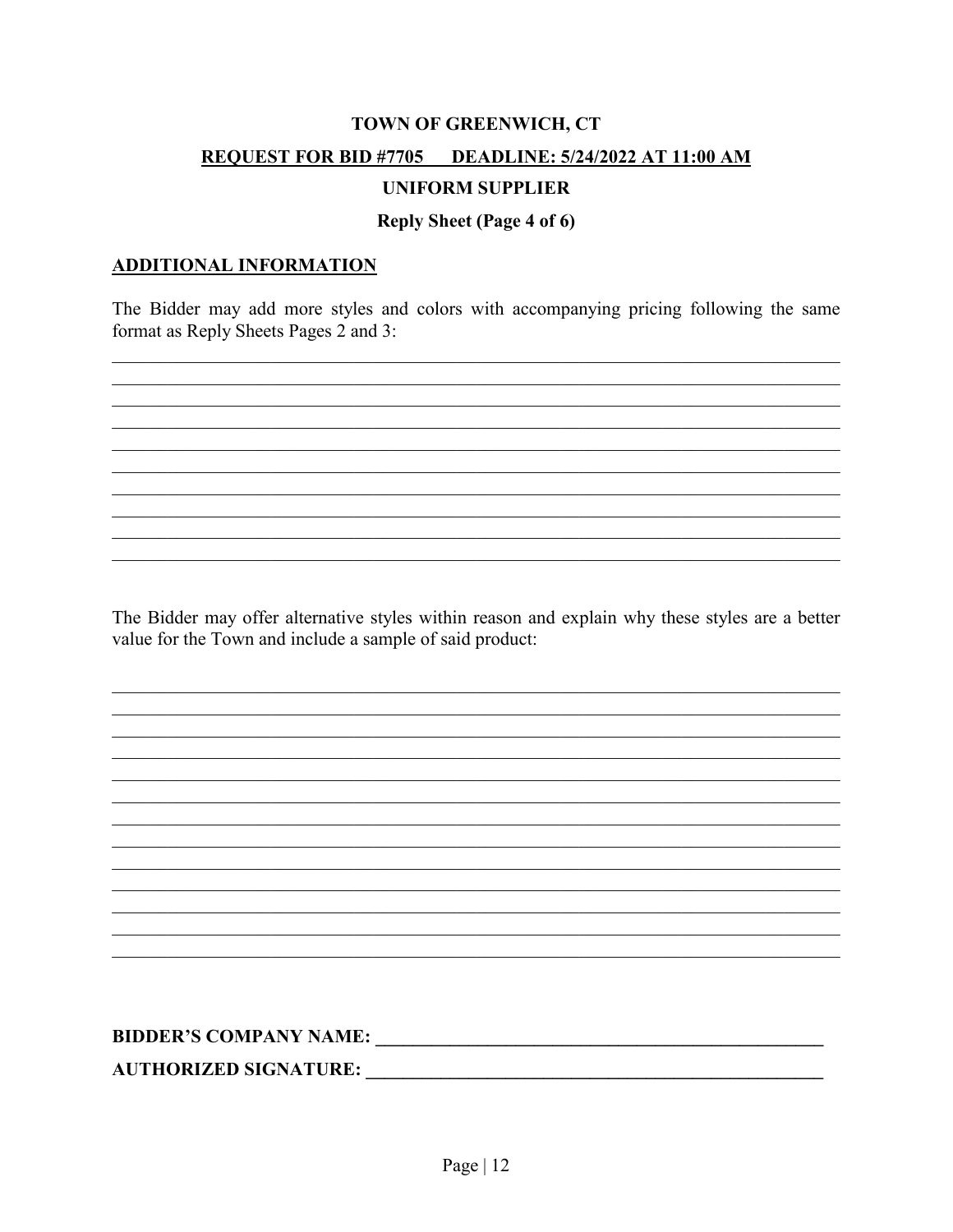#### **TOWN OF GREENWICH**

#### **REQUEST FOR BID #7705 DEADLINE: 5/24/2022 AT 11:00 AM**

#### **UNIFORM SUPPLY**

#### **REPLY SHEET (Page 5 of 6)**

#### **NON-COLLUSION LANGUAGE**

In submitting this bid/proposal, the undersigned declares that this is made without any connection with any persons making another bid/proposal on the same contract; that the bid/proposal is in all respects fair and without collusion, fraud or mental reservation; and that no elected or appointed official of the Town, or any person or entity in the employ of the Town, is directly or indirectly interested in said bid/proposal or in the supplies or work to which it relates, or in any portion of the profits thereof, except as permitted under the Town's Code of Ethics.

## **COMPLIANCE WITH ETHICS CODE**

In submitting this bid, the undersigned further declares and certifies that a) it has not, and will not induce or attempt to induce any Town of Greenwich employee or officer to violate the Greenwich Code of Ethics in connection with its offer to provide goods or services under, or otherwise in the performance of, such contract, and b) if an elected or appointed official or any person in the employ of the Town has a direct or indirect interest in Vendor or any supplier or Subcontractor expected to be involved with the contract, such person or entity is in compliance with the safe harbor procedures established by the Greenwich Board of Ethics or has received an advisory from the Board of Ethics with respect to such involvement.

The undersigned further understands that the above declarations are material representations to the Town of Greenwich made as a condition to the acceptance of the bid/proposal. If found to be false, the Town of Greenwich retains the right to reject said bid/proposal and rescind any resulting contract and/or purchase order and notify the undersigned accordingly, thereby declaring as void said bid/proposal and contract or purchase order.

#### **BIDDER INFORMATION:**

| BIDDER'S COMPANY NAME |                                                                                                                                                    |
|-----------------------|----------------------------------------------------------------------------------------------------------------------------------------------------|
|                       | <u> 1989 - Johann Harry Harry Harry Harry Harry Harry Harry Harry Harry Harry Harry Harry Harry Harry Harry Harry H</u><br>TELEPHONE $\#$ FAX $\#$ |
|                       |                                                                                                                                                    |
|                       |                                                                                                                                                    |
|                       |                                                                                                                                                    |
|                       |                                                                                                                                                    |
|                       | TITLE TITLE                                                                                                                                        |
|                       |                                                                                                                                                    |
| FEDERAL TAXPAYER ID # |                                                                                                                                                    |
|                       | INCORPORATED IN THE STATE OF $\qquad \qquad \qquad \qquad \qquad$ Corporate Seal $\qquad$ Yes $\Box$ No                                            |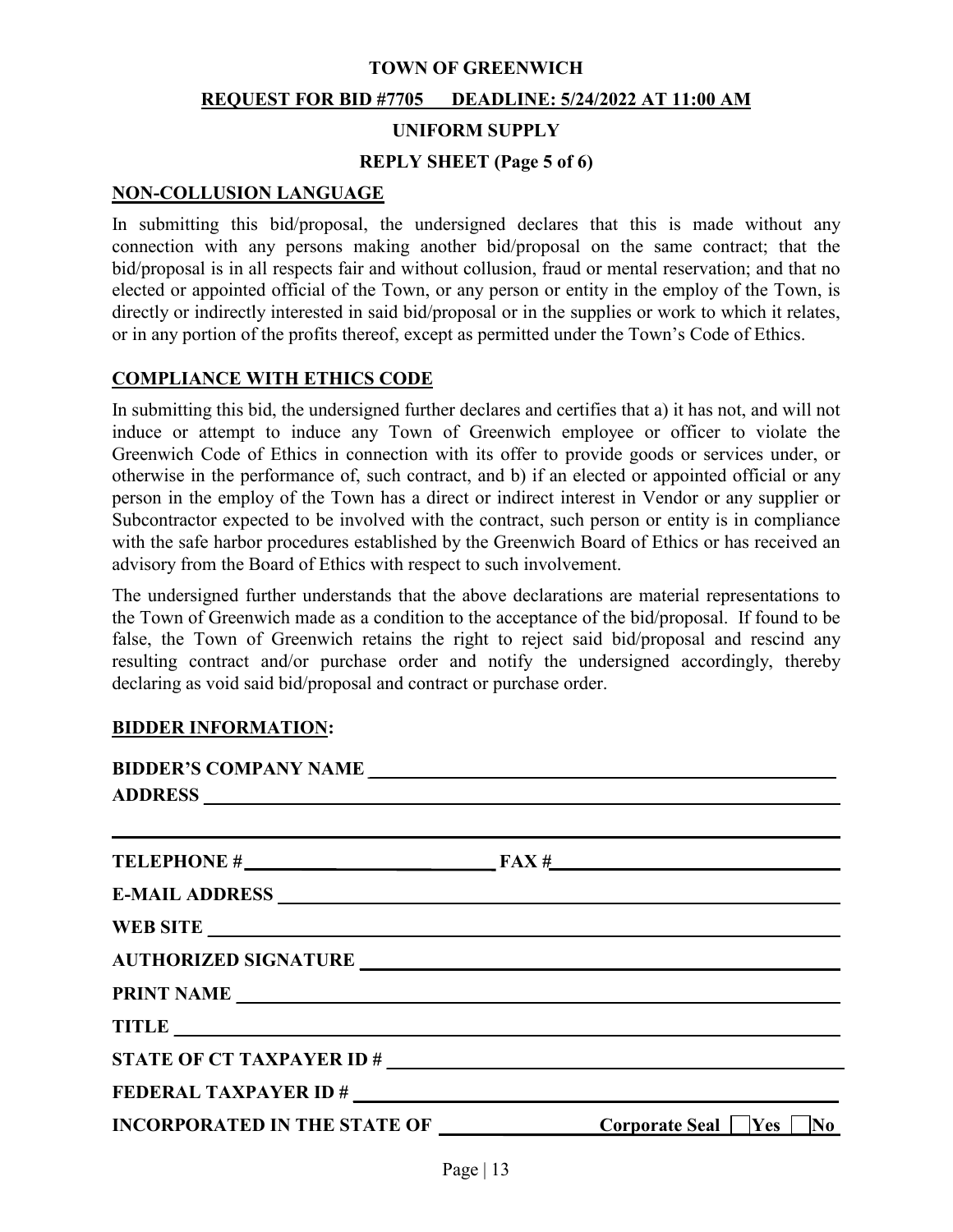## **TOWN OF GREENWICH**

# **REQUEST FOR BID #7705 DEADLINE: 5/24/2022 AT 11:00 AM**

# **UNIFORM SUPPLY**

# **REPLY SHEET (Page 6 of 6)**

The Greenwich Code of Ethics can be found at [www.greenwichct.gov.](http://www.greenwichct.gov/) Relevant provisions of the Code of Ethics state as follows:

- 2. DEFINITION. (1) Indirect interest, without limiting its generality, shall mean and include the interest of any subcontractor in any prime contract with the Town and the interest of any person or his immediate family in any corporation, firm or partnership which has a direct or indirect interest in any transaction with the Town. (2) Substantial financial interest shall mean any financial interest, direct or indirect, which is more than nominal and which is not common to the interest of other citizens of the Town. (3) Town officer shall mean and include any official, employee, agent, consultant or member, elected or appointed, of any board, department, commission, committee, legislative body or other agency of the Town. (4) Transaction shall mean and include the offer, sale or furnishing of any real or personal property, material, supplies or services by any person, directly or indirectly, as Vendor, prime contractor, subcontractor or otherwise, for the use and benefit of the Town for a valuable consideration, excepting the services of any person as a Town officer.
- 3. GIFTS AND FAVORS. No Town officer or his immediate family shall accept any valuable gift, thing, favor, loan or promise which might tend to influence the performance or nonperformance of his official duties.
- 4. IMPROPER INFLUENCE. No Town officer having a substantial financial interest in any transaction with the Town or in any action to be taken by the Town shall use his office to exert his influence or to vote on such transaction or action.

**By signing below, the undersigned declares that they have read the non-collusion and compliance language contained herein and agrees to abide by its contents:**

## **AUTHORIZED SIGNATURE \_\_\_\_\_\_\_\_\_\_\_\_\_\_\_\_\_\_\_\_\_\_\_\_\_\_\_\_\_\_\_\_\_\_\_\_\_\_\_\_\_\_\_\_\_\_\_\_\_\_\_**

**PRINT NAME \_\_\_\_\_\_\_\_\_\_\_\_\_\_\_\_\_\_\_\_\_\_\_\_\_\_\_\_\_\_\_\_\_\_\_\_\_\_\_\_\_\_\_\_\_\_\_\_\_\_\_\_\_\_\_\_\_\_\_\_\_\_\_\_**

# **BIDDER'S COMPANY NAME**

# **AWARD/CONTRACT SIGNATURE**

The Bidder shall indicate below, the full name, title, and the complete mailing address of the authorized person (i.e., **officer of the company**) who will sign the contract (if applicable) for this procurement:

 $\mathcal{L}_\mathcal{L} = \{ \mathcal{L}_\mathcal{L} = \{ \mathcal{L}_\mathcal{L} = \{ \mathcal{L}_\mathcal{L} = \{ \mathcal{L}_\mathcal{L} = \{ \mathcal{L}_\mathcal{L} = \{ \mathcal{L}_\mathcal{L} = \{ \mathcal{L}_\mathcal{L} = \{ \mathcal{L}_\mathcal{L} = \{ \mathcal{L}_\mathcal{L} = \{ \mathcal{L}_\mathcal{L} = \{ \mathcal{L}_\mathcal{L} = \{ \mathcal{L}_\mathcal{L} = \{ \mathcal{L}_\mathcal{L} = \{ \mathcal{L}_\mathcal{$  $\mathcal{L}_\mathcal{L} = \mathcal{L}_\mathcal{L} = \mathcal{L}_\mathcal{L} = \mathcal{L}_\mathcal{L} = \mathcal{L}_\mathcal{L} = \mathcal{L}_\mathcal{L} = \mathcal{L}_\mathcal{L} = \mathcal{L}_\mathcal{L} = \mathcal{L}_\mathcal{L} = \mathcal{L}_\mathcal{L} = \mathcal{L}_\mathcal{L} = \mathcal{L}_\mathcal{L} = \mathcal{L}_\mathcal{L} = \mathcal{L}_\mathcal{L} = \mathcal{L}_\mathcal{L} = \mathcal{L}_\mathcal{L} = \mathcal{L}_\mathcal{L}$  $\mathcal{L}_\mathcal{L} = \{ \mathcal{L}_\mathcal{L} = \{ \mathcal{L}_\mathcal{L} = \{ \mathcal{L}_\mathcal{L} = \{ \mathcal{L}_\mathcal{L} = \{ \mathcal{L}_\mathcal{L} = \{ \mathcal{L}_\mathcal{L} = \{ \mathcal{L}_\mathcal{L} = \{ \mathcal{L}_\mathcal{L} = \{ \mathcal{L}_\mathcal{L} = \{ \mathcal{L}_\mathcal{L} = \{ \mathcal{L}_\mathcal{L} = \{ \mathcal{L}_\mathcal{L} = \{ \mathcal{L}_\mathcal{L} = \{ \mathcal{L}_\mathcal{$  $\mathcal{L}_\mathcal{L} = \{ \mathcal{L}_\mathcal{L} = \{ \mathcal{L}_\mathcal{L} = \{ \mathcal{L}_\mathcal{L} = \{ \mathcal{L}_\mathcal{L} = \{ \mathcal{L}_\mathcal{L} = \{ \mathcal{L}_\mathcal{L} = \{ \mathcal{L}_\mathcal{L} = \{ \mathcal{L}_\mathcal{L} = \{ \mathcal{L}_\mathcal{L} = \{ \mathcal{L}_\mathcal{L} = \{ \mathcal{L}_\mathcal{L} = \{ \mathcal{L}_\mathcal{L} = \{ \mathcal{L}_\mathcal{L} = \{ \mathcal{L}_\mathcal{$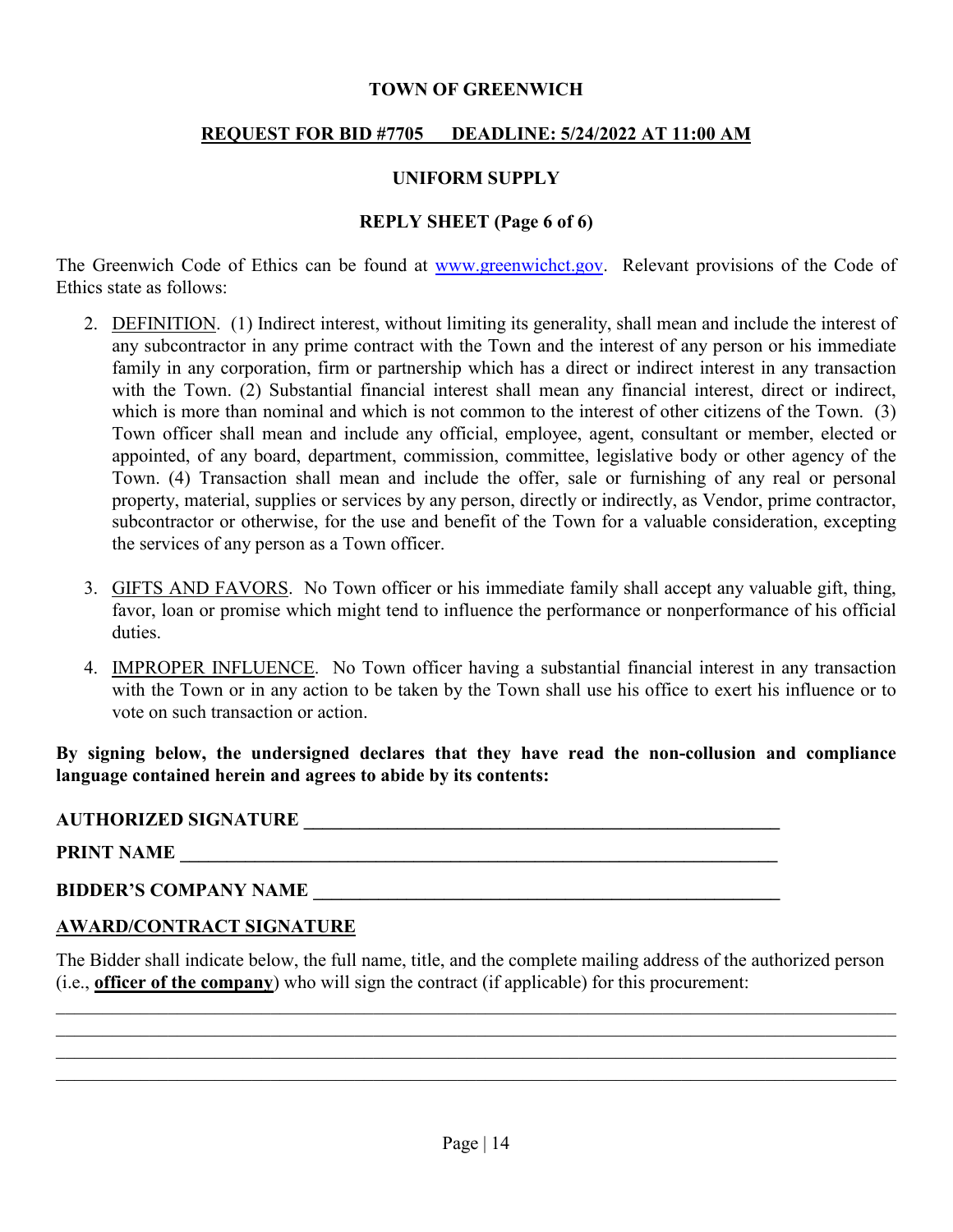# **RFB #7705 EXHIBIT A**

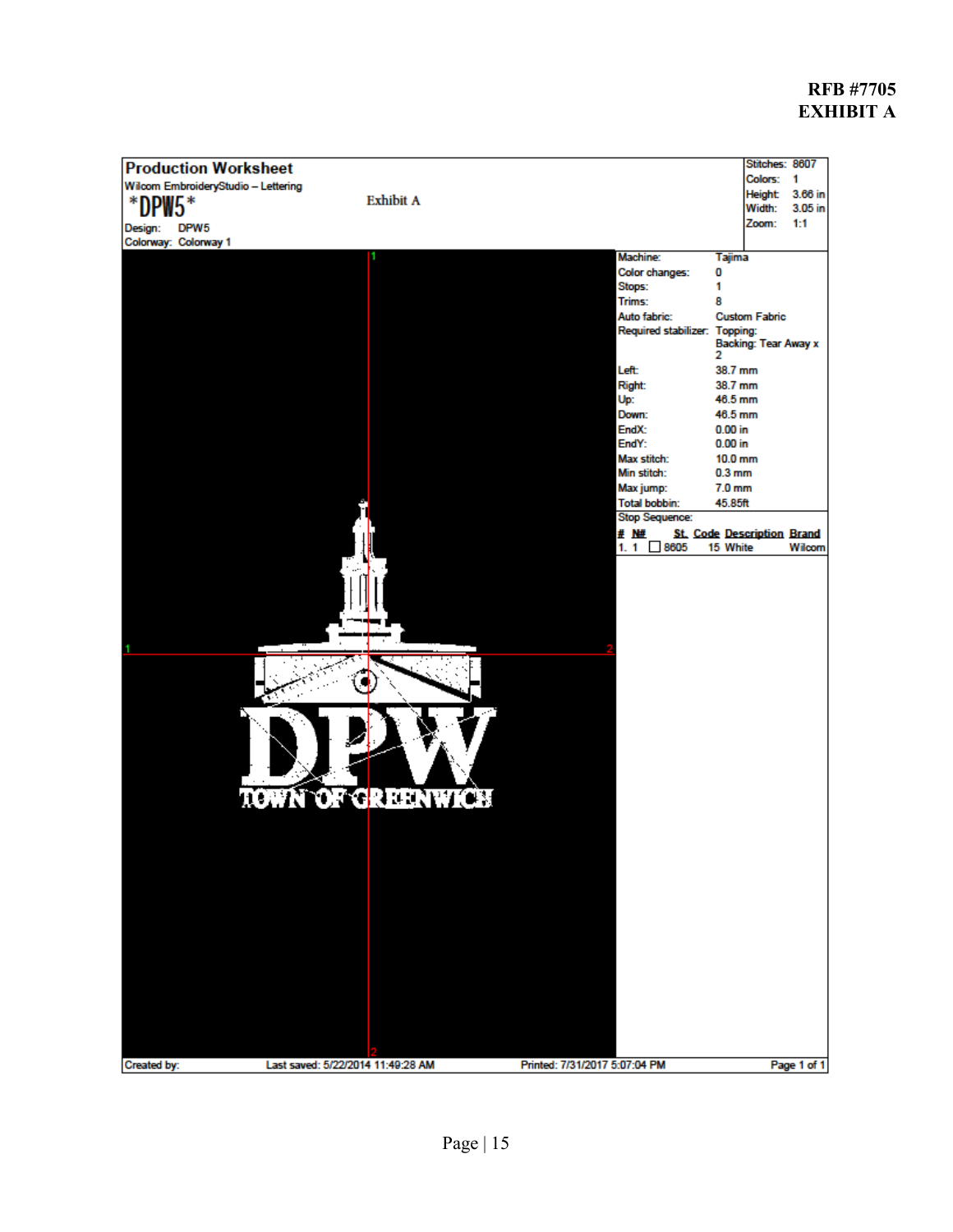# **RFB #7705 EXHIBIT B**